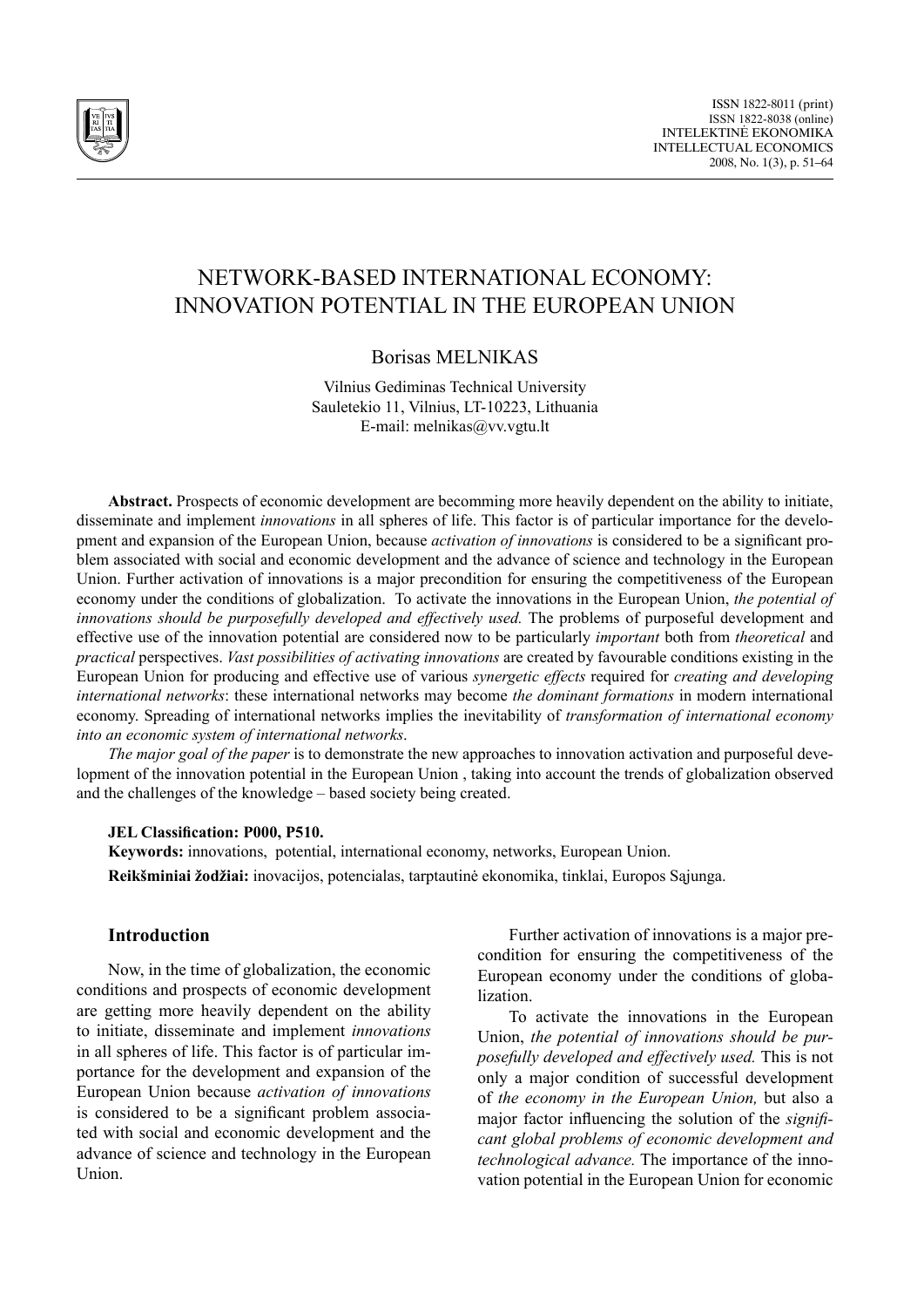development and technological advance in the world is determined by the current role of the European Union and its influence on global changes.

The problems of purposeful development and effective use of the innovation potential in the European Union are considered now to be particularly *important* both from *theoretical* and *practical* perspectives. Therefore, these problems are in the focus of many research and practical works.

However, it should be noted that, so far, not much attention has been paid to discuss and solve some particular problems. Thus:

- a *dimension for describing the peculiar features of the innovation potential of the European Union* as a complex cultural, economic, technological as well as political and social system and space has not been suggested by researchers yet,
- in the process of innovation initiation, dissemination and implementation, various possibilities of achieving *synergetic effects*, also including the possibilities characteristic *only*  of the European Union, have not been thoroughly considered,
- modern theories of innovation and innovation management do not offer a comprehensive analysis of the ways of creating and implementing innovations aimed at achieving *technological breakthroughs* and *qualitative changes* in the significant spheres of life of the community based on various *synergetic effects*,
- the lack of attention to the problem of *creating international network systems*, closely associated with activation of innovations, can be observed both in practical activities and modern theories,
- there is a lack of awareness that international economy *is being transformed into a network – based economic system* and the influence of this transformation on *innovation activation* has not been adequately evaluated.

This paper addresses the above problems, presenting the ideas and the research results of the author aimed at developing the methods of their solution.

*The major goal of the paper* is to demonstrate new approaches to innovation activation and purposeful development of the innovation potential in the European Union, taking into account the trends of globalization observed and the challenges of the knowledge – based society being created.

*The major tasks of the paper consist in:*

- identifying the challenges of *innovation activation* under the conditions of the growing globalization and defining *a concept of innovation potential in the European Union*,
- demonstrating the main peculiar *features of the innovation potential in the European Union,*
- evaluating the possibilities of identifying and achieving *synergetic effects* under the conditions of the development of *international network systems* and showing the role of *international networks* in *activating innovations,*
- describing a *new type of transformations* taking place in the development of international economy, demonstrating the increasing *domination and significance of international network systems.*

A more detailed description of the problems associated with the innovation potential of the European Union and a new type of transformations will be presented below.

# **1. The significant role of developing the innovation potential in the European Union and its effective use under the conditions of economic internationalization and globalization**

The role of European Union, its social and economic system and the influence on social, economic and technological development in the world is increasingly growing ( Friedman, 2005; Altvater, Mahnkopf, 1996; Boldrin, Canova, 2001; Calori, Atamer, Nunesw, 1999; Hofbauer, 2003; Melnikas, 2002; Melnikas, Reichelt, 2004; Redding, Venables, 2004). However, the prospects of the development of the European Union largely depend on its *innovation potential*, therefore, the assessment of the *innovation potential* and possibilities and prospects of its further development is the basis for identifying and solving the significant social, economic and technological development problems ( Cohendet, Stojak, 2005; Calori, Atamer, Nunes, 1999; David, Foray, 2002; Steinmueller, 2002, Melnikas, Jakubavičius , Strazdas, 2000).

The *innovation potential in the European Union*  should be considered an *essential factor of global changes in the modern world*, implying that the ability to identify and successfully solve both *scientific and practical problems associated with the innovation potential development*, strengthening and effecti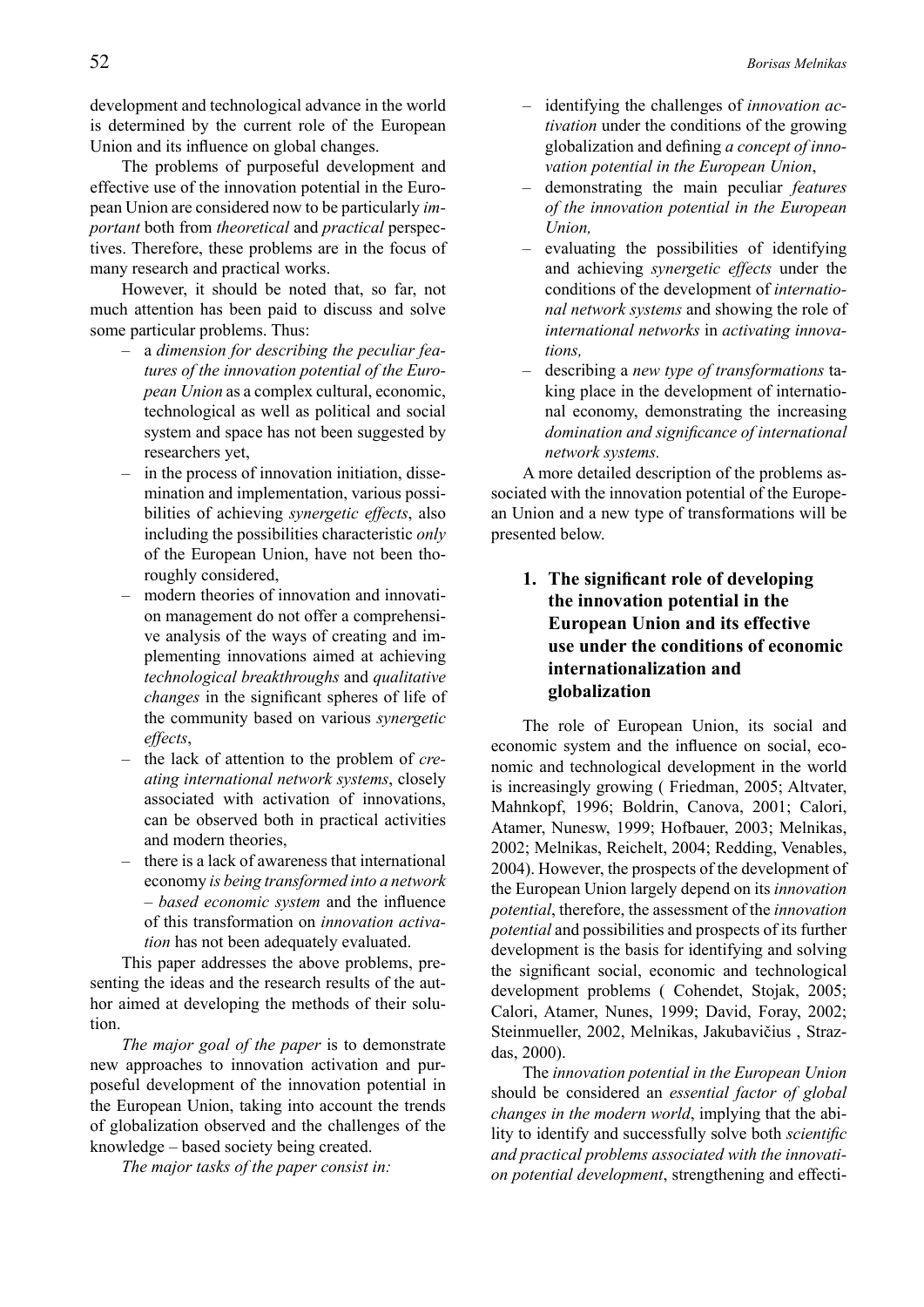ve use largely determine the prospects of the European Union and its role in the global *system*.

To purposefully develop and effectively use the innovation potential in the European Union, the following questions should be answered:

– how to define the *concept of innovation potential* and *the influence of innovation potential on social and economic development of the European Union*?

- what *challenges* should the innovation potential be *aimed* to accept under globalization conditions, in particular?

- what are the *major innovation potential elements* and how is it possible *to develop* this potential and *increase the effectiveness of its use*?

The above questions were discussed in a number of research papers from various perspectives. However, it should be noted that *a complex approach to the innovation potential as a system* has not been developed yet. The lack of a complex approach to this problem is one of the reasons why there is a lack of purposeful activities based on realistic strategic decisions, which should be aimed at *developing and effective use of modern innovation potential over the whole European Union*.

It can be stated that the description and information about *a complex approach to the innovation potential as a system* is the *necessary prerequisite* for activating various integration processes in all spheres of social, economic and technological development of the European Union. This also implies that *purposeful development and the effective use of the innovation potential as a system* make *an important area of research and practical work*.

# **2. A concept and major dimensions of innovation potential in the European Union**

In general, *a concept of innovation potential in the European Union* can be defined *as an overall capacity of the European Union as a system to initiate, disseminate and implement various social, economic and technological innovations required for responding to new challenges and requirements under the conditions of globalization* ( Melnikas, 2002, Melnikas, Reichelt, 2004 ).

The above definition may be considered *universal*, since it emphasizes some *issues of universal* character:

– a *response to new challenges and requirements* raised in the time of *globalization* is emphasized,

- innovation potential is perceived as an *overall capacity* to initiate, disseminate and implement innovations in various spheres of life,
- innovation potential is considered in the context of the *whole system of the European Union*.

It should be noted that the European Union may be defined in two ways (e.g. the European Union as *an organization uniting various states* and the European Union as *a multidimensional international system of social, cultural, informational, economic and other areas*). Therefore, *two* attitudes to the innovation potential in the European Union can be pointed out:

- *– innovation potential* of the *European Union as an organization unifying various states*: in this case, innovation potential is approached as an *overall potential of all member-states of the European Union*,
- *– innovation potential in* the European Union as a *multidimensional international system of social, cultural, informational, economic and other areas:* in this case, the innovation potential is approached as an *overall innovation potential of social, cultural, informational, economic and other areas*.

These two approaches allow us to reveal the capacities of creating, developing and updating the innovation potential as well as the alternative policies of innovation activation to be pursued in the European Union.

The innovation potential of the European Union should be perceived as a *very complicated system*. This view is based on two premises:

- the innovation potential of the European Union has *many-sided orientation*,
- the innovation potential of the European Union has a *complicated structure*.

*Many-sided orientation* of the innovation potential can be defined by showing the *diversity of* the initiated, disseminated and implemented *innovations and the needs for these innovations* based on the above potential. Moreover, the characteristics of the diversity of innovations and their demand allow us to describe *the results of innovation potential development and implementation*.

*The diversity of innovations and needs for them*  can be defined by considering these issues:

1. The innovation potential in the European Union should be oriented at innovations found in *all* spheres of social, economic and technological development, as well as in political and cultural life: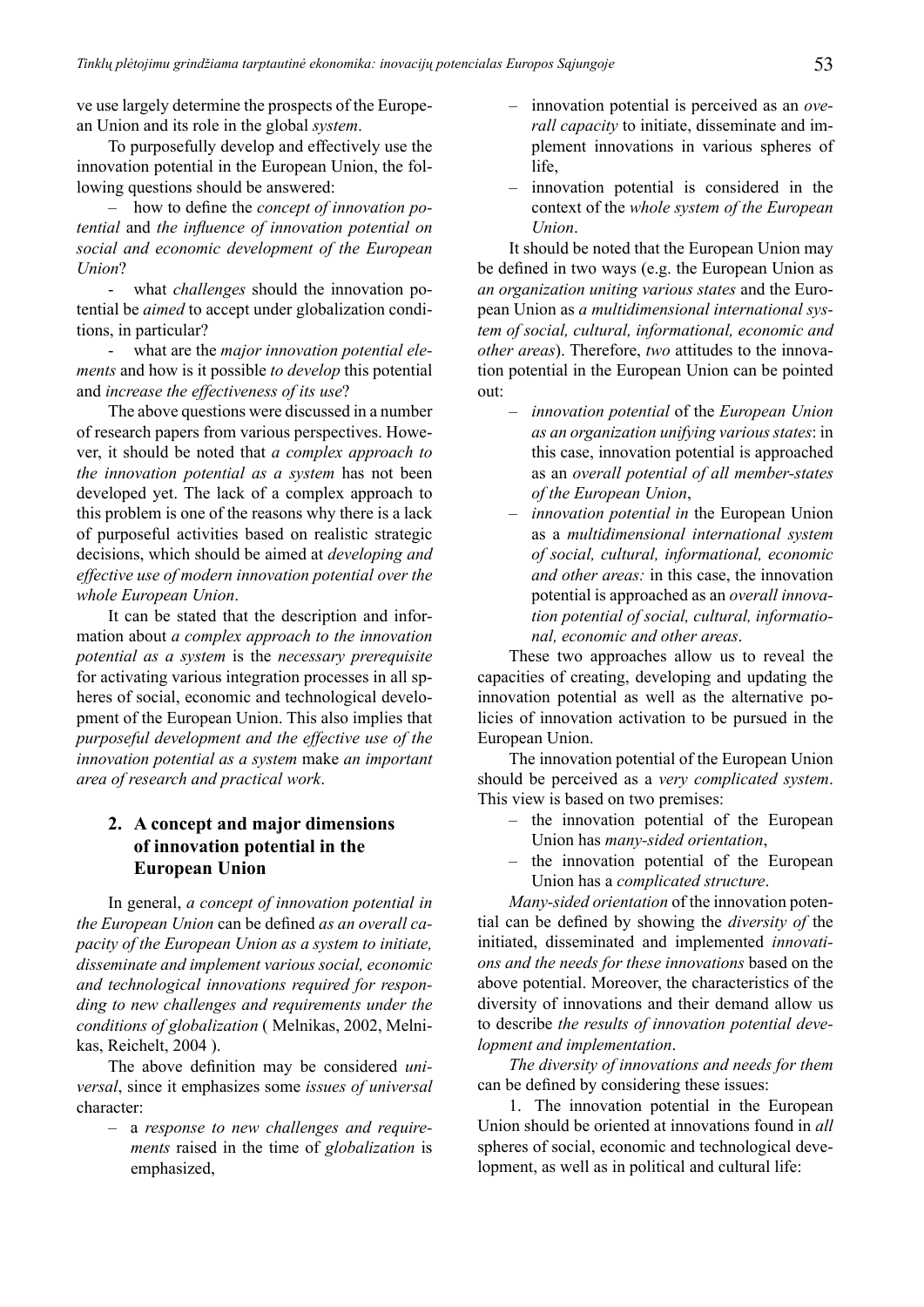- the innovations in the area of *social development* should be oriented at spreading and establishing *humane and democratic values*, thereby seeking to create *a new knowledgebased society*,
- the innovations in the area of *economic development* should be oriented at creating *up-to-date and competitive economy* relying on *knowledge-based economic* models and standards,
- the innovations in the area of *technological development* should be oriented at creating *qualitatively new technologies* and their spreading in various spheres of life, primarily, at creating the *alternative power system* and *up-to-date manufacturing industry based on high technologies* in the European Union,
- the innovations in *political area s*hould be oriented at the development of *civic society* in the EU and its member-states, realization of *human rights and freedom* and pursuing *the policy meeting the actual needs of the society* in any particular country in the European Union,
- the innovations in *cultural area* should be oriented at the establishment of *high moral standards* as well as *principles of environmentally friendly lifestyles and ethical behaviour* in all spheres of life;

2. The innovation potential in the European Union should be oriented at solving the problems significant to the *whole* European Union, with the priorities given to the solution of the most urgent problems:

- *– inadequate economic measures* aimed to support and increase the high level of welfare and social comfort standards of all residents in the countries in the European Union (implying that they are being supported and raised to a smaller extent: inability to solve these problems may cause higher social differentiation and negative social and economic effects);
- *– insufficient competitiveness of the products made in the member-states in the European Union in the international markets and all over the world* (these problems are associated with the growth of production costs in nearly all economic sectors, while the quality of the products does not grow correspondingly: for this reason, the competitiveness of these products is often low),
- *– deficiency and growing cost of power and raw materials* (these problems are associated with the fact that the economic system in the European Union is strongly affected by the growing cost of imported power and raw materials as well as the increasing deficiency of these resources),
- *– ecological* problems, which are actually encountered in all regions of the European Union and in all spheres of life,
- various *safety* problems including *public safety* as well as safety problems associated with legal, environmental and social aspects, human rights, freedom, etc. (it can be noted that in modern society safety is becoming the main value, therefore, the orientation of innovations at safety provision is perceived as absolute priority. Another factor considered to be important throughout the human history should be mentioned: the main innovations ensuring the advance of society in all times were associated with safety provision, which could also be achieved by military actions);

3. Innovation potential in the European Union as a system should be oriented at its *sustainable and harmonious* development and *adaptation* to the environment and global qualitative transformations:

- innovation potential should be oriented at the *harmonious development of all the region*s in the European Union, implying that each region should be perceived as a *unique* and *specific unit*, *satisfying currently accepted standards*, as well as being *competitive* in the European Union area,
- innovation potential in the European Union should be oriented at being intensively used for solving social, economic, environmental, safety and other problems on the *world-wide scale*, thereby ensuring the ability of the European Union as a system *to adapt to the environment in the global sense.*

The above and some other characteristics allow us to show *multifaceted orientation* of innovation potential. On the other hand, it can be defined in a different way by showing its *complicated structure*. Structural characteristics of innovation potential allow us to define its *major elements* as well as *possibilities of innovation initiation, creation and dissemination*, thereby determining the *abilities* of creating and spreading the innovations and the *conditions* for developing and disseminating innovations and using innovation potential.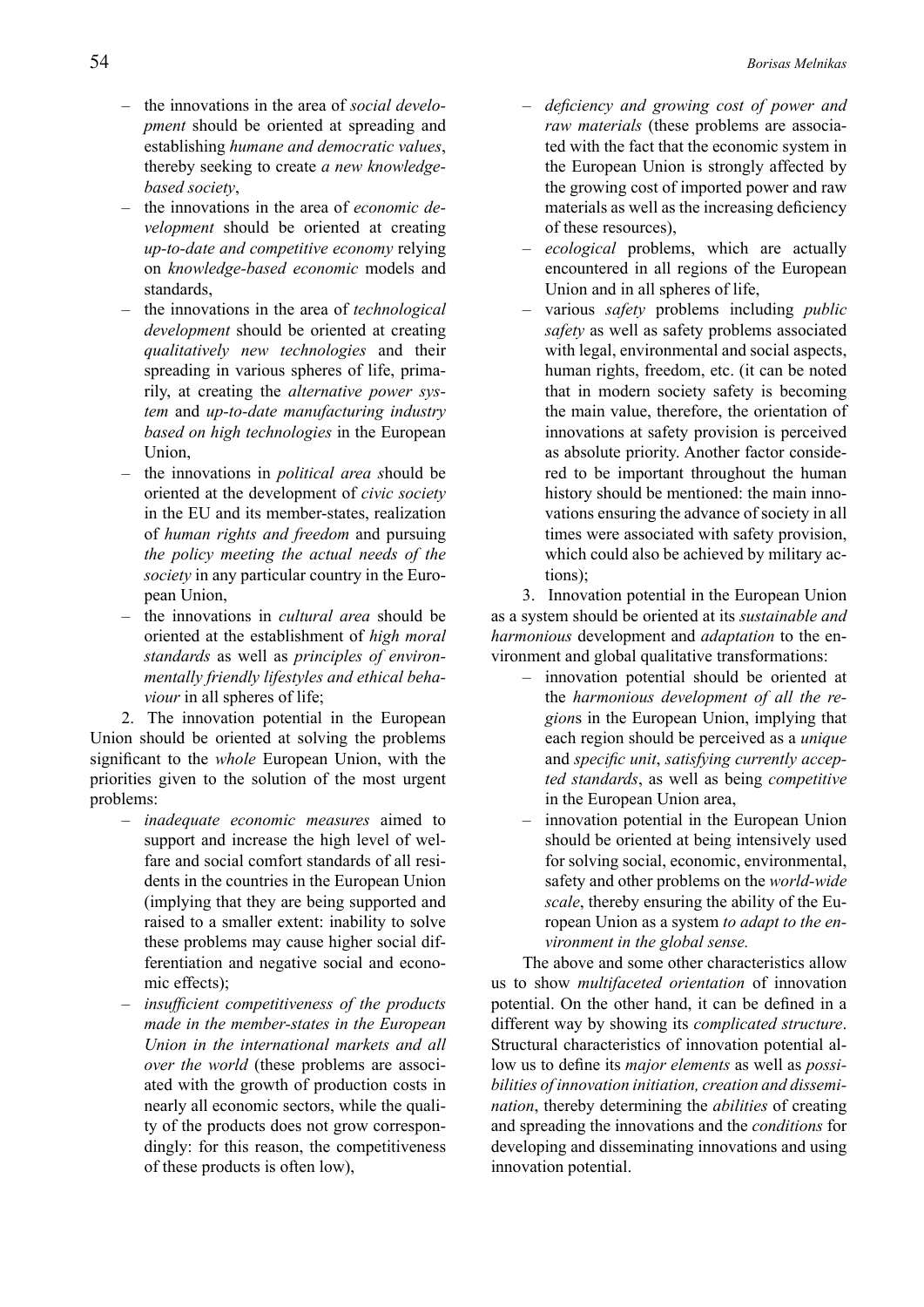The described characteristics and their use allow us not only to see a *complex nature* of innovation potential, but also to reveal the possibilities of *activating* innovation development, dissemination and implementation. In this context, the following issues should be considered:

1. In the *structure* of the innovation potential, the following basic *elements* should be defined:

- in the structure of *human resources* accumulated in the European Union, most of the resources are *oriented at the creative activities of all kinds and various innovations and initiatives*. The availability of this kind of human resources provides favourable conditions for innovative activities,
- an *up-to-date material base for industrial development and provision of services as well as technological infrastructure* and infrastructure required for *research, experimental work and practical implementation of innovations* have been created in the European Union,
- *– the infrastructure for supporting and promoting the innovations* in various areas and the *system* aimed at the development of *education, science and studies* (including university and non-university studies) have been developed in the European Union,
- friendly social, political, psychological, legislative and organizational *environment* for stimulating and developing innovations and *management and administration infrastructure* for supporting innovative activities have been created in the European Union;

2. The development and effective use of innovation potential is closely connected with the *cultural potential* and *the variety of cultures* on the territory of the European Union:

- the cultures developed on the territory of the European Union can be *identified* based on *various criteria* (i.e. various *ethnic* cultures, the cultures based on various *confessions* and those advocated by various *social and professional groups and layers* as well as the culture of people in a *particular region*). Awareness of *the variety of cultures* is the key factor in innovation development,
- different and differently identified cultural *achievements* accumulate *various opportunities* to develop and effectively use innovation potential: to activate and promote innovations, the opportunities provided by the *interaction and merging of different cultures* should be *effectively used* (the latter conditi-

on is considered to be the priority in developing the innovation potential).

Summing up the above statements, it can be noted that the diverse orientation and a complicated structure of the innovation potential reflect the main factors to be taken into consideration in solving the significant problems of activating and promoting innovations in order to accept globalization challenges.

# **3. Synergetic effects in the development and upgrading of the innovation potential in the European Union**

The nature of innovations has been analyzed from various perspectives in a number of theories (Calori, Atamer, Nunes, 1999; Currie, 2000; Dicken, 1998, Ein-Dor, Myers, Raman, 2004; Gerber, 1999; Goeransson, Soederberg, 2005; Grace, Butler, 2005; Hunt, 2000; Huseman, Godman, 1999; Leidesdorff, 2004; Melnikas, 2002; Perraton, 2001, Porter, 1980, Olsen, Osmundsen, 2003; Watson, Gallagher, 2007). They have shown that innovations are actually based on *searching for synergetic effects and their use*. This means that the solution of the problems of the creation, development and effective use of the innovation potential in the European Union requires that great attention should be paid to *searching for synergetic effects and promoting their use*.

It is well known that *synergetic effects* are obtained by *combining the elements of different nature into a single system* and creating a *qualitatively new situation*, achieving *qualitatively new aims* or getting *qualitatively new results*. Taking into consideration that in social, economic and cultural spheres of the European Union there are *good conditions for obtaining various synergetic effects*, we can *optimistically assess the prospects of purposeful development and effective use of the innovation potential*.

Assessing the prospects of purposeful development and effective use of the innovation potential, the following factors influencing the *achievement of synergetic effects* can be defined:

– the conditions created due to *interaction* of various cultures developed in the area of the European Union. The *interaction* of cultures and mentalities characterized by various ethnic, confessional, social, professional, demographic, regional and other features means that *new lifestyles and social behaviour models*, as well as *processes of the formation and spreading of new values*, would be developed fast and to a great extent in the European Union spaces (the considered pro-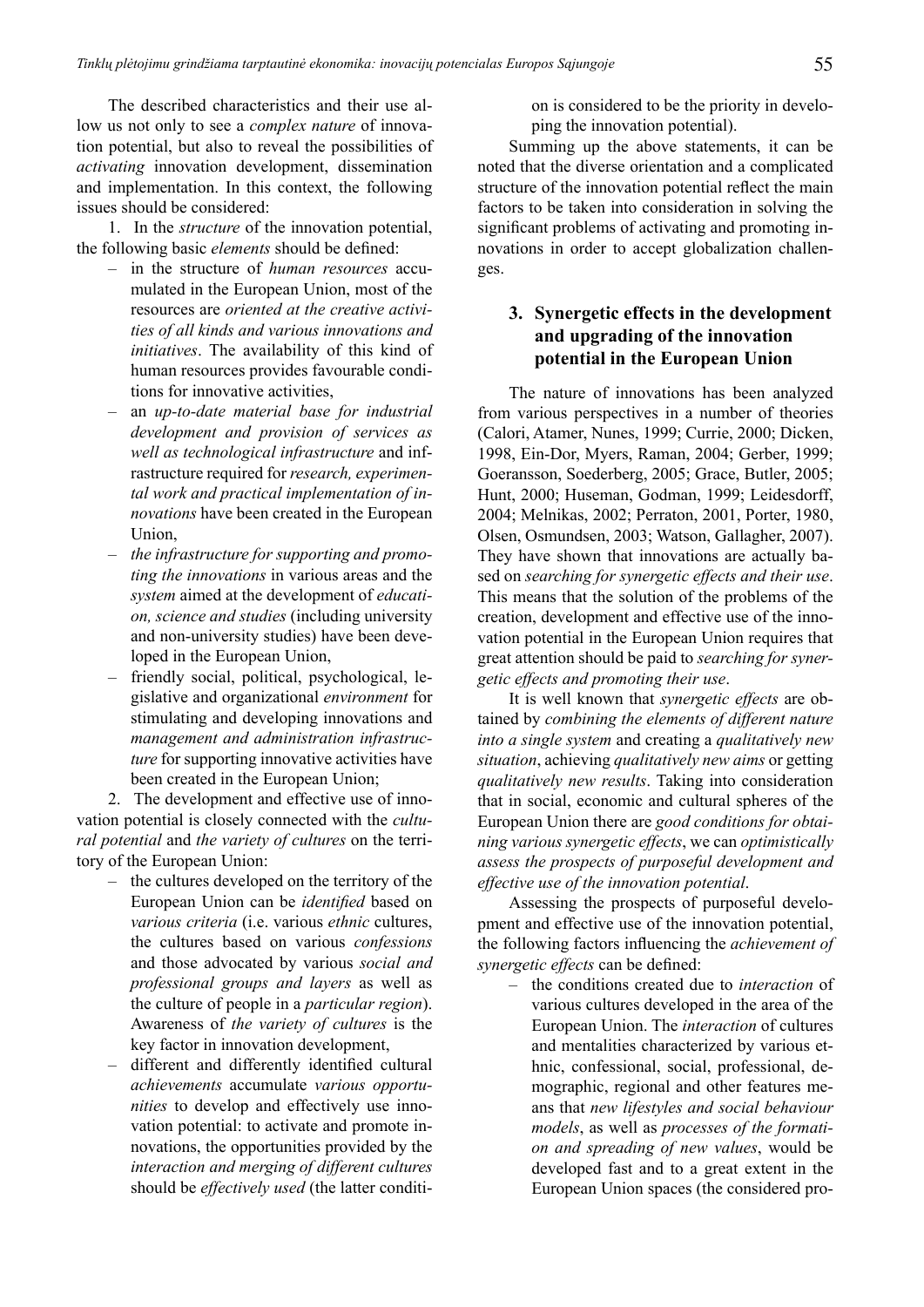cesses characterize innovations emerging in all spheres of political, social, economic and cultural life and reflect great prospects of innovation potential development),

- the conditions provided by the available *intellectual and creative abilities of human resources* on the territory of the European Union and the *amount and structure of scientific and practical knowledge relating to various spheres of life and activities*. The merging of the available human resources and their abilities with knowledge accumulated in various fields provides a possibility to *create and use new information*, thereby promoting and disseminating *innovations*,
- the conditions based on *technological potential of the industry in the European Union and other sectors of economy* as well as *industrial capacities* and infrastructure for using these capacities: by combining the elements of the technological potential and infrastructure as well as various *industrial capacities* into new interrelated entities, the necessary prerequisites are created for developing *qualitatively new production and service systems* which could operate in new organizational forms to create *qualitatively new products*,
- conditions created by the *political decisionmaking system in the European Union* used for *further integration* and *organizational, legislative, informational and economic infrastructure*. The European Union has quite a few ways of using human, financial, material and other resources *effectively and purposefully* and *coordinating* the implementation of innovative projects and other means important to *the whole European Union* and aimed at producing *long-term qualitative changes* (it can be stated that a great potential of *political decisions* and *organizational and administrative skills* for achieving synergetic effects which can be used to initiate and implement large-scale innovations has been accumulated in the European Union),
- the conditions based on the *experience gained* by the institutions, enterprises and organizations of the member-states of the European Union *in developing international links and cooperation in the global areas*: the experience gained and the *systems of the relationships* are considered to be a significant precondition for promoting and developing innovations.

The above circumstances and conditions allow us to reveal the *prospects* for extending the search for obtaining synergetic effects and their effective use, thereby increasing the innovation potential. It can also be emphasized that, actually, under all the above conditions, the stimulation, creation and dissemination of innovations may be based on the creation and development of the so-called *multidimensional international networks*.

It can be stated that the basis of the search and use of synergetic effects is *the creation and expansion of multidimensional international networks* consisting of enterprises, institutions and other organizations of various types and specializations, as well as the activities of variously defined individuals and other subjects. It can also be noted that the operation of these networks can be strongly influenced by the use of modern information and telecommunication technologies as well as up-to-date automated devices and robots.

### **4. Creation and development of international networks for activating innovations**

Creation and development of international networks is considered to be the *priority trend* in activating innovations and increasing the performance efficiency of various enterprises and organizations under the conditions of globalization and development of knowledge-based society and knowledgebased economy .

The most important examples of creating and developing *multidimensional international networks* influencing innovation activation and promotion in European Union in globalization environment are as follows:

- *– industrial and service systems* characterized by a *complex nature* and operating as *international networks*. In such systems, information and telecommunication technologies as well as automated devices and robots can be widely used, and *qualitatively new products* can be created and distributed,
- *– complex systems* operating as *international networks* and aimed at *developing human resources* which accumulate the *functions of education, science and technological development* required to satisfy the creative needs of *knowledge-based society* in all spheres of life and to create the conditions for realizing the *principle of continuous (life-long) education*,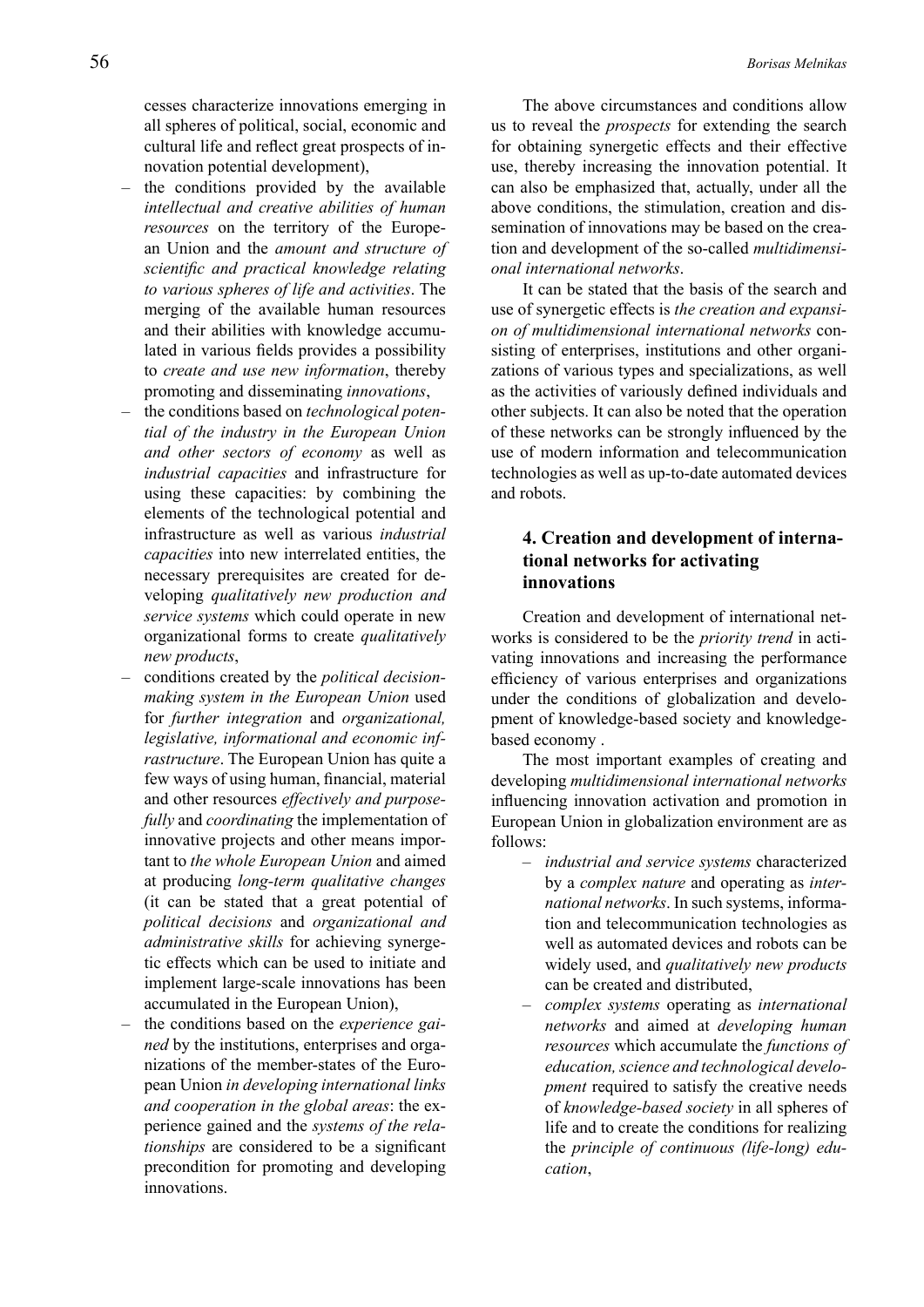*– the systems* operating as *international networks* oriented at making *breakthroughs* and *creating qualitatively new situations* in various spheres of life.

The above *systems* functioning as *international networks* can be viewed as particularly important *models* to be applied to developing and upgrading of the innovation potential.

*Complex industrial and service systems functioning as international networks* are aimed at obtaining *synergetic effects* and *creating and disseminating innovations* in various ways:

- *– joint activities systems* within the considered networks embrace various industrial, commercial, logistics, transport, financial and insurance companies and enterprises and those providing marketing, auditing, consulting, legal services, staff training, etc., as well as other companies, enterprises, organizations and individuals. In such networks, *innovative organizational and management forms*  required for developing *partnership and cooperation,* as well as *new organizational structures, control, self regulation, planning and work coordination methods and strategic decision-making models* can be used.
- *– new kinds of products* including various *complex products* representing, actually, a new system of activities intended to yield *new results* and bring about *qualitative changes* in the areas of their application (the emphasis placed on the *complex* nature of the product allows us to expose the creation and implementation of innovations based on synergetic effects) can be created in the framework of these networks,
- highly *innovative technologies* and *organizational forms of a new type,* primarily*,* technologies aimed at implementing the principles of *automating and robotizing technological processes in international electronics and manufacturing, logistics and trade* can be created and used in the framework of these networks.
- Creation and development of *industrial and service systems* functioning as international networks also accumulates a huge innovation potential because it can stimulate the *formation of economies at a qualitatively new technological level* in the global areas*. Complex products of a new kind* created based on new technologies can be used under these new economic conditions. The following

*complex products of a new kind* are considered to be most important:

- *– international systems of production and servicing capacities* intended for creating, manufacturing and spreading the available and newly created products, as well as copying and servicing *new models and types of commodity items* in the global areas (e.g. systems of production and servicing capacities for producing and distributing a certain new car or airplane model, a new type of technological equipment, home appliances, furniture, clothes and other consumer goods as well as foodstuffs),
- the available and newly created *energy production, mining, transportation, processing, distributing and delivery* systems (e.g. the systems for obtaining and transporting gas, oil and other natural resources as well as electricity, water and heat energy production, distribution and delivery, including international systems),
- the available and newly created various transport systems, including *multimodal transport* systems,
- the available and newly created *urban* systems (i.e. cities and towns, their districts, settlements, large industrial areas),
- various types of *production and servicing capacities* in various branches of industry, agriculture, etc., as well as in various sectors of culture, education, health care and other spheres.

The creation and development of *industrial and service systems* in the form of international networks also stimulates the development *of qualitatively new economy at a higher technological level* in a sense that it allows closer *interrelationship* and *partnership* between the systems performing various functions to be developed. This applies to the systems with *business* function as a priority and systems operating in the areas of *research, education and culture*.

Maintaining of these links and cooperation results in the creation and development of *international networks* of *higher quality*, e.g. *complex systems for developing human resources* which should be aimed at satisfying the needs of creating *knowledge-based society and economy*. The main features of these systems are as follows:

– development of human resources is based on the '*life-long education*' *principle*, implying that every person can have an opportunity to continually improve his/her skills to satisfy the requirements of the developing econo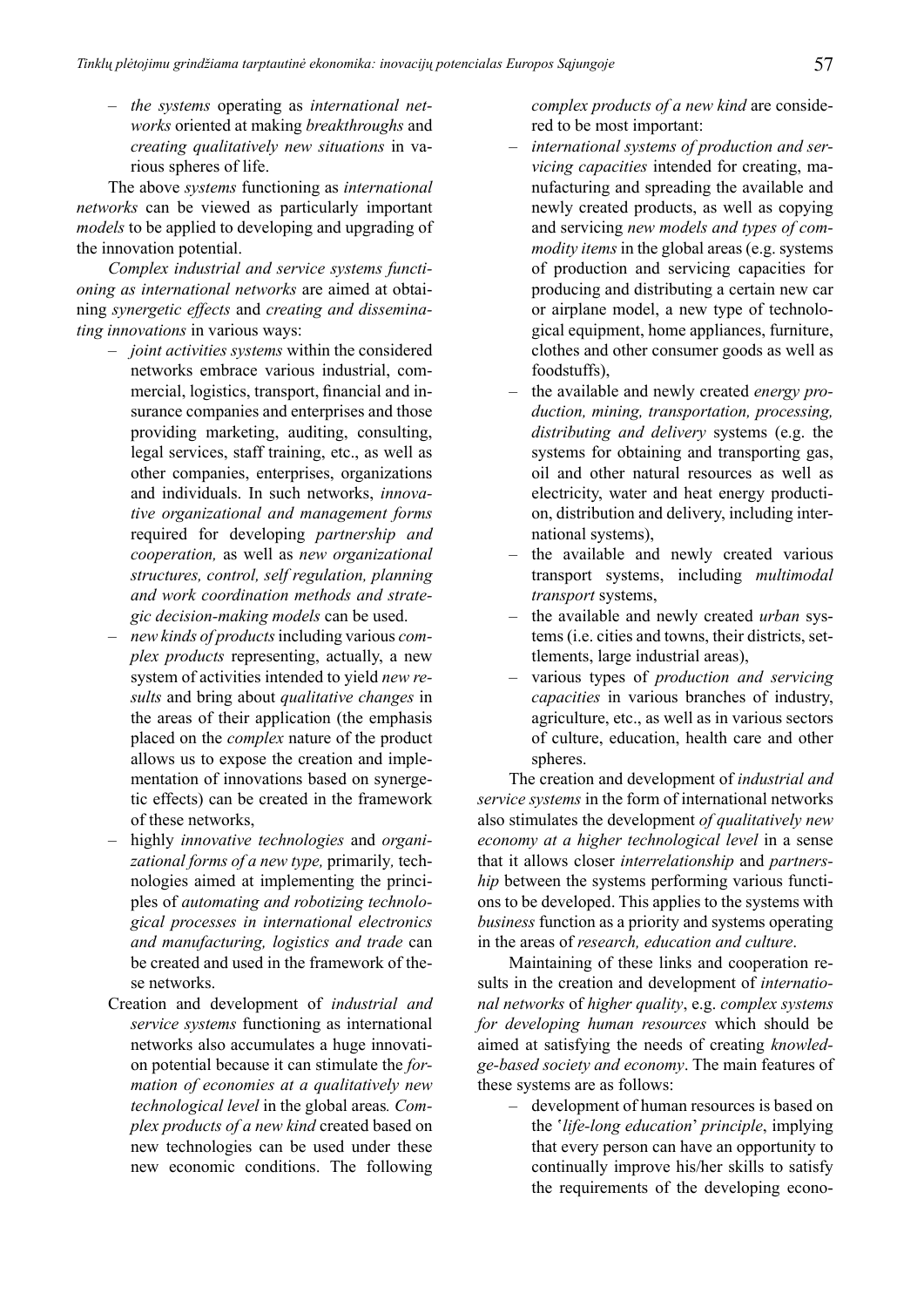my, social life, science and technology as well as the society and life-styles of people,

- the priority issue of the development of human resources should be the *formation of the creative potential* for creating the conditions for developing *constructive visions of the future* and *realizing the future plans*,
- development of human resources should be perceived as a *continuous complex process embracing* a number of processes relating to education and studies as well as raising the level of one's professional skills in various areas, carrying out research, individual and group analytical and design work, acting as executor or manager (leader) in various sectors and at various levels, as well as increasing the competence and skills of acquiring various types of knowledge (as a *complex process*, development provides the conditions for every person to become a *harmonious personality*),
- *– various institutions and organizations should be involved* in the development of human resources to perform the functions relating to education, studies, research, professional training and consulting, as well as *various enterprises and organizations* where people work and gain the experience and competence in various fields (all the above-mentioned institutions, enterprises and organizations should *interact, operating* as *a network* intended to produce synergetic effects and innovations),
- the development of human resources should be oriented at *international priorities*, therefore, institutions and organizations involved in the process should operate as *international networks* (based on the networks of *universities, research institutes, parks of science and technologies*, *innovation centres* as well as *clusters of technologically-oriented* organizations, etc., which are particularly important for satisfying the needs of the developing knowledge-based society and economy).

The features considered allow us to define the *complex systems which are intended for developing human resources* and their role in developing innovations under the conditions of globalization.

To characterize *the systems operating as international networks* more thoroughly, a specific type of systems operating as *international networks* oriented *at breakthroughs and the creation of qualitatively*  *new situations in various spheres of life* should be mentioned*.*

*The systems* operating *in the form of international networks aimed at breakthroughs and the creation of qualitatively new situations* are particularly important in *globalization environment.* Their specific character and importance depends on the following factors:

- the aim of these systems operating as international networks is to ensure that global and significant international problems associated with humanities, ecological, social, economic, technological development, international safety and other aspects relevant to the people of most countries and requiring their cooperation as well as joint efforts and resources should be successfully solved,
- various national and international organizations embracing state institutions, nongovernmental organizations, national and international business and public sector organizations, as well as other unions and individuals, could make the structure of these systems,
- based on the created systems, various kinds of resources and capacities required for developing and executing *large international projects*, which could bring about breakthroughs and qualitative changes in various areas, can be integrated.

It can be stated that *systems operating in the form of international networks aimed at breakthroughs and creating of qualitatively new situations in various spheres of life* can be considered high-level networks: they can be treated as networks whose *innovative potential* is adequate to accept the challenges of globalization.

To sum up, it should be emphasized that all the systems described above, which can operate and are operating as international networks, can be considered *promising organizational forms* aimed at activating and spreading innovations in global spaces. This particularly applies to the conditions of the development and expansion of the European Union. It also implies that creation, development and use of the above international networks should be considered the priority issues of *activating and promoting innovations* and *increasing the innovation potential in the European Union*.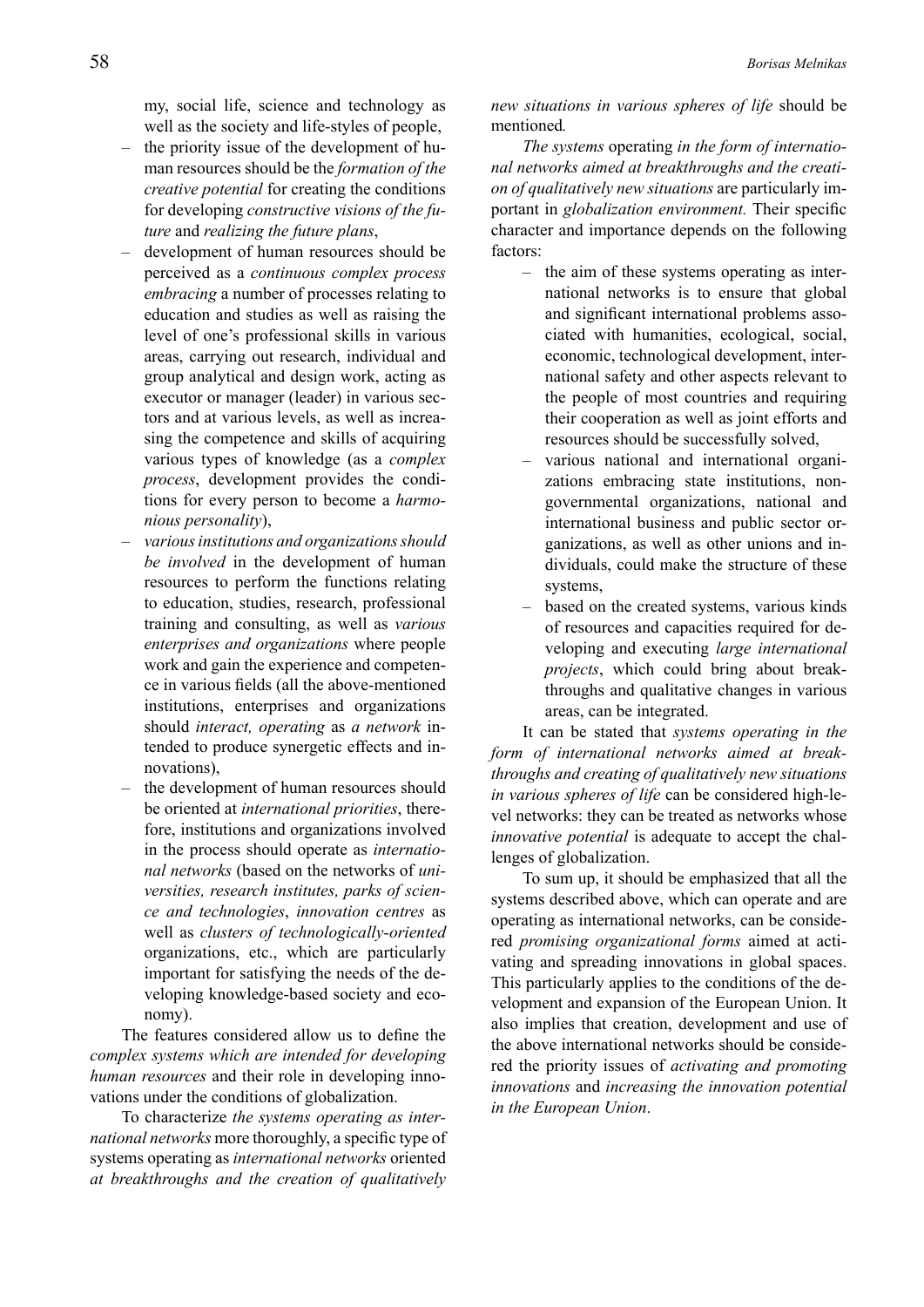#### **Conclusions and recommendations**

*The main condition*, ensuring future economic growth and fast scientific and technological development in the European Union, is *purposeful development and effective use of innovation potential*.

*Innovation potential of the European Union* is perceived as *a very complicated system* accumulating *great possibilities* of initiating, creating, disseminating and implementing innovations in all spheres of social, economic, scientific and technological development.

*Vast possibilities of activating innovations* are provided by human and intellectual resources accumulated in the European Union and by its great production capacities in all economic sectors as well as highly developed infrastructure for activating and developing education, science and innovations, longterm practical experience in creating and developing high technologies and maintaining widespread international links. *Key innovation activating factors* are the variety of cultures and deep-rooted traditions of democracy and openness, as well as trends of increasing integration and cooperation between nations.

*Vast possibilities of activating innovations* are created by favourable conditions existing in the European Union for producing and effective use of various *synergetic effects* required for *creating and developing international networks*.

The following international networks are particularly important for activating innovations:

- *– industrial and servicing systems* of complex nature operating now in the form of international networks in all sectors of economy,
- complex systems operating as international networks, which are aimed at *developing human resources* to satisfy *the creative needs of knowledge-based society* for *educational, scientific and technological development* in all spheres of life and for making favourable conditions to implement *the principle of 'life-long' (continuous) education,*
- systems operating in the form of international networks aimed at *making breakthroughs*  and *creating new situations* in various spheres of life.

These international networks may become *the dominant formations* in modern international economy. Spreading of international networks implies the inevitability of *transformation of international economy into an economic system of international networks*.

Under the conditions of 'network' economy, *new factors* influencing the processes of initiation, creation, dissemination and implementation of innovations emerge. They are as follows:

- transformation of the existing forms of competition, when the former competitors become partners,
- a decreasing role of national dimensions,
- essential changes in the state participation in economic development,
- an increasing role of strategic plans and programmes.

The above-mentioned issues are particularly important in assessing both the prospects of activating the innovations and establishing the priorities of increasing the innovation potential, which is required when it is necessary to respond to challenges of the development and expansion of the European Union.

The problems of increasing the innovative potential in the European Union and its effective use are very complicated, therefore, their comprehension and solution require further complex investigation.

#### **Summary**

In the time of globalization, the economic conditions and prospects of economic development are becoming more heavily dependent on the ability to initiate, disseminate and implement *innovations* in all spheres of life. This factor is of particular importance for the development and expansion of the European Union because *activation of innovations* is considered to be a significant problem associated with social and economic development and the advance of science and technology in the European Union.

Further activation of innovations is a major precondition for ensuring the competitiveness of the European economy under the conditions of globalization.

To activate the innovations in the European Union, *the potential of innovations should be purposefully developed and effectively used.* This is not only a major condition of successful development of *the economy in the European Union,* but also a major factor influencing the solution of the *significant global problems of economic development and technological advance.* The importance of the innovation potential in the European Union for economic development and technological advance in the world is determined by the current role of the European Union and its influence on global changes.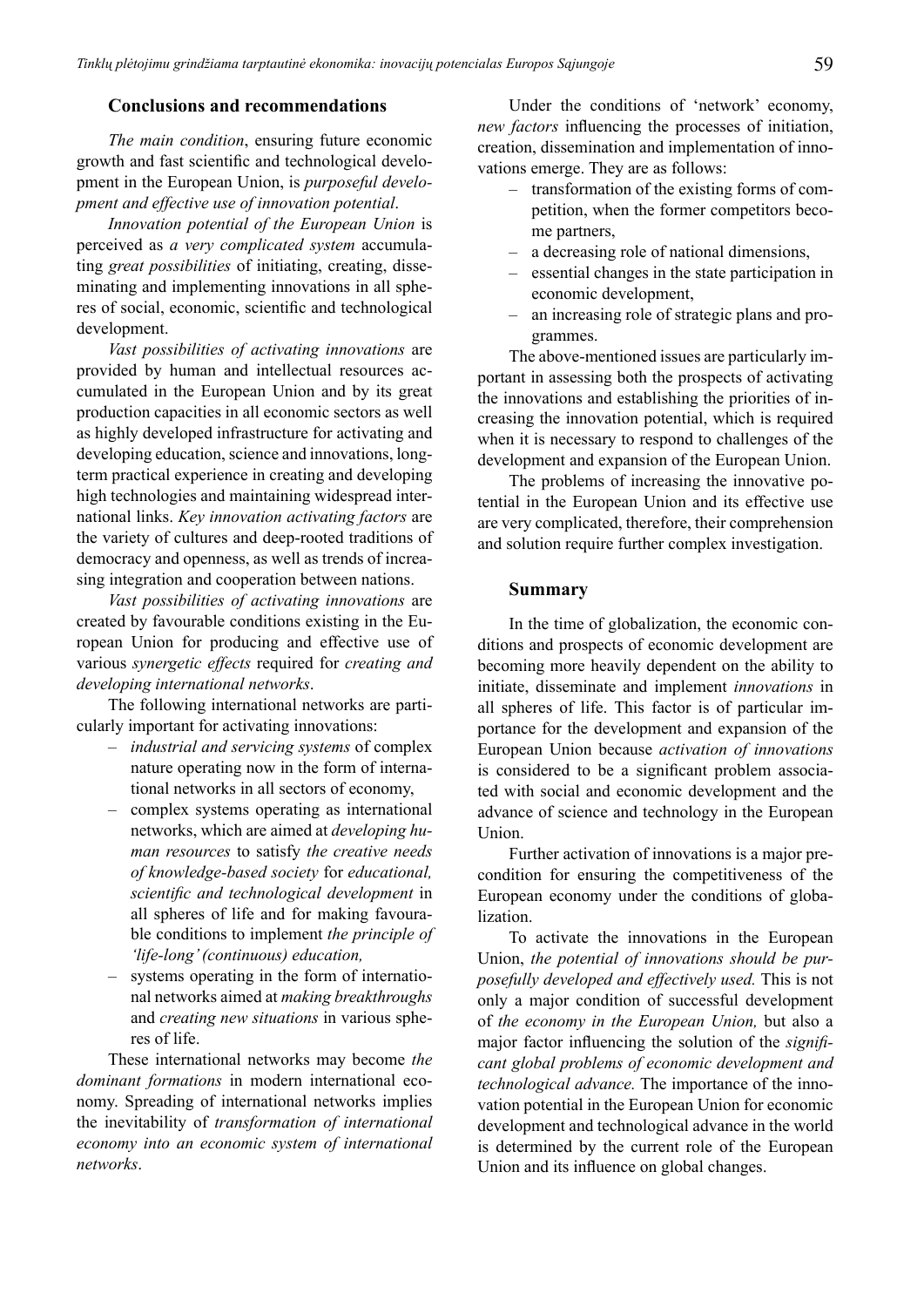The problems of purposeful development and effective use of the innovation potential are considered now to be particularly *important* both from *theoretical* and *practical* perspectives. Therefore, these problems are in the focus of many research and practical works.

However, it should be noted that, so far, the discussion and solution of some particular problems have not been adequately addressed. Thus:

- a *dimension for describing the peculiar features of the innovation potential of the European Union* as a complex cultural, economic, technological as well as political and social system and space has not been suggested by researchers yet,
- in the process of innovation initiation, dissemination and implementation, various possibilities of achieving *synergetic effects*, also including the possibilities characteristic *only*  of the European Union, have not been thoroughly considered,

- modern theories of innovation and innovation management do not offer a comprehensive analysis of the ways of creating and implementing innovations aimed at achieving *technological breakthroughs* and *qualitative changes* in the significant spheres of life of the community based on various *synergetic effects*,

- the lack of attention to the problem of *creating international network systems*, closely associated with activation of innovations, can be observed both in practical activities and modern theories,
- there is a lack of awareness that international economy *is being transformed into a network-based economic system* and the influence of this transformation on *innovation activation* has not been adequately evaluated.

*Innovation potential of the European Union* is perceived as *a very complicated system* accumulating *great possibilities* of initiating, creating, disseminating and implementing innovations in all spheres of social, economic, scientific and technological development.

*Vast possibilities of activating innovations* are provided by human and intellectual resources accumulated in the European Union and by its great production capacities in all economic sectors as well as highly developed infrastructure for activating and developing education, science and innovations, longterm practical experience in creating and developing high technologies and maintaining widespread international links. *Key innovation activating factors* are the variety of cultures and deep-rooted traditions of democracy and openness, as well as trends of increasing integration and cooperation between nations.

*Vast possibilities of activating innovations* are created by favourable conditions existing in the European Union for producing and effective use of various *synergetic effects* required for *creating and developing international networks*.

The following international networks are particularly important for activating innovations:

- *– industrial and servicing systems* of complex nature operating now in the form of international networks in all sectors of economy,
- complex systems operating as international networks, which are aimed at *developing human resources* to satisfy *the creative needs of knowledge-based society* for *educational, scientific and technological development* in all spheres of life and for making favourable conditions to implement *the principle of 'life-long' (continuous) education,*
- systems operating in the form of international networks aimed at *making breakthroughs*  and *creating new situations* in various spheres of life.

These international networks may become *the dominant formations* in modern international economy.

Spreading of international networks implies the inevitability of *transformation of international economy into an economic system of international networks*.

Under the conditions of 'network' economy, *new factors* influencing the processes of initiation, creation, dissemination and implementation of innovations emerge. They are as follows:

- transformation of the existing forms of competition, when the former competitors become partners,
- a decreasing role of national dimensions,
- essential changes in the state participation in economic development,
- an increasing role of strategic plans and programmes.

The above-mentioned issues are particularly important in assessing both the prospects of activating the innovations and establishing the priorities of increasing the innovation potential, which is required when it is necessary to respond to challenges of the development and expansion of the European Union.

*The major goal of the paper* is to demonstrate the new approaches to innovation activation and pur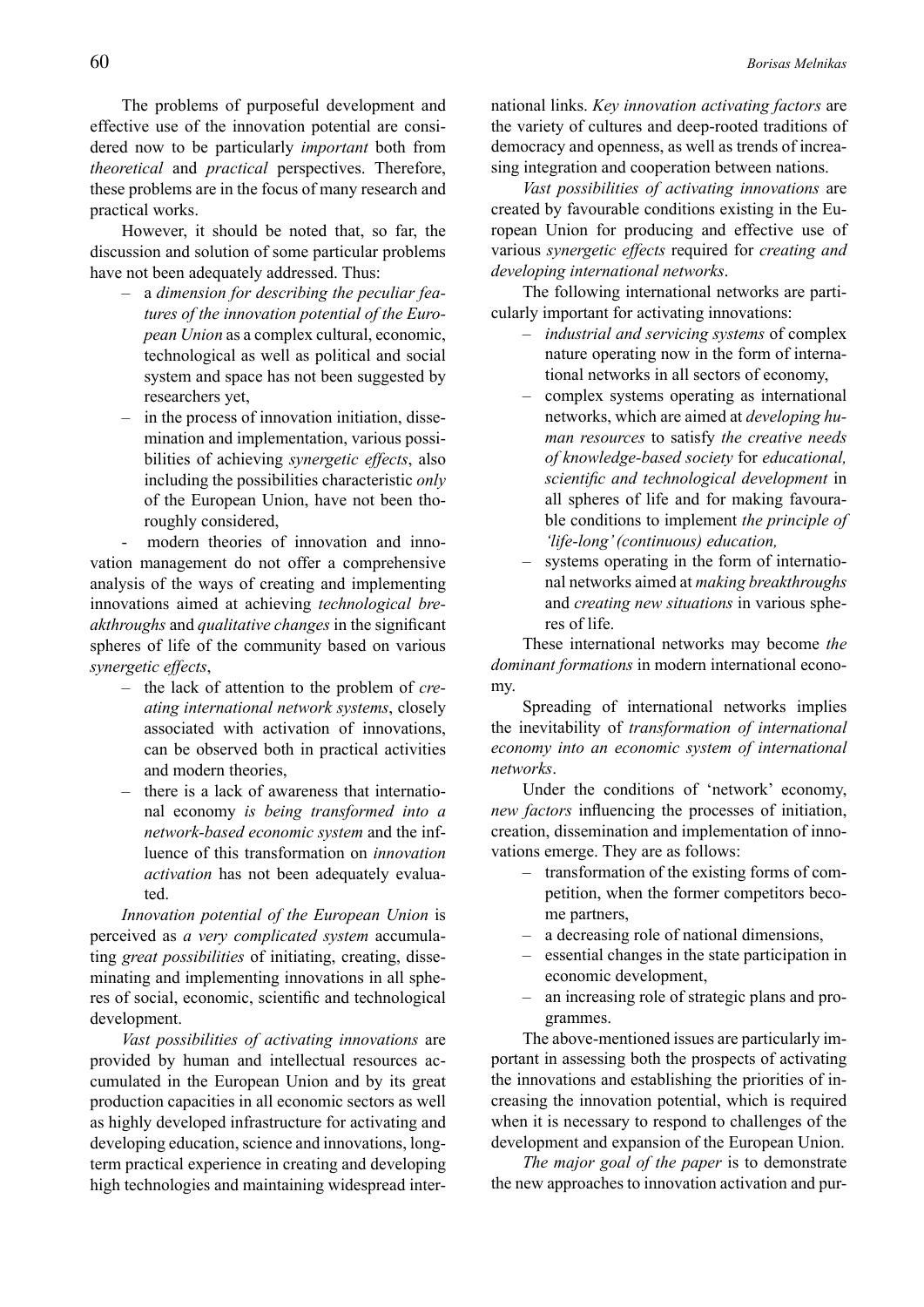poseful development of the innovation potential in the European Union, taking into account the trends of globalization observed and the challenges of the knowledge – based society being created.

*The major tasks of the paper consist in:*

- identifying the challenges of *innovation activation* under the conditions of the growing globalization and defining *a concept of innovation potential in the European Union*,
- demonstrating the main peculiar *features of the innovation potential in the European Union*,
- evaluating the possibilities of identifying and achieving *synergetic effects* under the conditions of the development of *international network systems* and showing the role of *international networks* in *activating innovations,*
- describing a *new type of transformations* taking place in the development of international economy, demonstrating the increasing *domination and significance of international network systems.*

The problems of increasing the innovative potential of the European Union and its effective use are very complicated, therefore, their comprehension and solution require further complex investigation.

#### **References**

- 1. Altvater, E.; Mahnkopf, B. 1996, *Limits of Globalisation: Politics, Economy and Ecology in the World Society* – Muenster, Verlag Westfalisches Dampfboot, p. 633.
- 2. Boldrin, M.; Canova, F. 2001. "Inequality and convergence in Europe's regions: reconsidering European regional policies", *Economic Policy,* Vol.16, issue 32, p. 205.
- 3. Bond, E.; Syropoulos,C.; Winters, L. A. 2001. "Deepening of regional integration and multilaterial trade agreements", *Journal of International Economics,*  vol.53, issue 2, p. 335–361.
- 4. Calori, R., Atamer, T., Nunes, P. 1999 *The Dynamics of International Competition* – London, Sage Publications, 256 p.
- 5. Chortareas, G.E.,Pelagidis, T. 2004, "Trade flows: a facet of regionalism or globalisation?" *Cambridge Journal of Economics,* vol.28, pp. 253-271.
- *6. Cultures in Central and Eastern Europe* / Ed. M. Bateman. 1997, Oxford, Boston, Butterworth – Heinemann, 238 p.
- 7. Cohendet, P.; Stojak, L. 2005. "The digital divide in Europe. The economic and social issues related to "knowledge-based Europe", *Futuribles: Analyse et Prospective,* issue 305, p. 5–28.
- 8. Currie, W. 2000, *The Global Information Society*  – Chichester, John Wiley, p. 288.
- 9. David, P. A.; Foray, D. 2002. "An introduction to the economy of the knowledge society", *International Social Science Journal,* issue 171, p. 5–9.
- 10. Dicken, P. 1998, *Global Shift: Transforming the World Economy* – London, Sage Publications; A. Paul Chapman Publishing, p. 512.
- 11. Ein-Dor, P.; Myers, M.; Raman, K. S. 2004 "IT industry and the knowledge economy: A four country study", *Journal of Global Information Management,*  vol. 12, issue 4, p. 23–49.
- 12. Farnsworth, K. 2005, "Promoting Business-centred welfare: International and European Business Perspectives on Social Policy", *Journal of European Social Policy,* vol. 15, issue 1, p. 65–80.
- 13. Friedman, T. L. 2005. *The World is Flat: the Globalized World in the Twenty-First Century* – London, Penguin books, p. 660.
- 14. Gerber, J. 1999. *International Economics-*Amsterdam, Addison Wesley Longman, p. 512.
- 15. Ghose, A. K. 2004, "Global Ineguality and International Trade", *Cambridge Journal of Economics,*  vol.28, issue 2, p. 229–252.
- 16. Goeransson, B.; Soederberg, J. 2005. "Long Waves and Information Technologies – On the Transition towards the Information Society", *Technovation,* vol. 25, issue 3, p. 203–211.
- 17. Grace, A.; Butler, T. 2005. "Beyond Knowledge Management: Introducing Learning Management Systems", *Journal of Cases on Information Technology,*  vol. 7, issue 1, p. 53–70.
- 18. Hayo, B.; Seifert, W. 2003. "Subjective economic well-being in Eastern Europe", *Journal of Economic Psychology,* vol.24, issue 3, p. 329–348.
- 19. Hofbauer, H. 2003. *Osterweiterung. Vom Drang nach Osten zur peripheren EU – Integration* – Wien, Promedia, 240S.
- 20. Hummels, D.; Ishii, J., Kei-Mu Yi. 2001."The Nature and Growth of Vertical Specialization in World Trade", *Journal of International Economics,* vol.54, p. 75–96.
- 21. Hunt, S. D. 2000. *A General Theory of Competition: Resources, Competences, Productivity. Economic Growth*–London, Sage Publications, 256p.
- 22. Huseman, R. C.; Godman J. P. 1999. *Leading with Knowledge: The Nature of Competition in 21 st. Century* –London, Sage Publications, p. 272.
- 23. Yarbrough, B. V.; Yarbrough, R. M. 1999, *The World Economy; Trade and Finance* – Chicago, The Dryden Press, p. 758.
- 24. Johnson, D.; Turner, C. 2006, *European Business*  – London, Routledge , p. 456.
- 25. Krugman, P.; Obstfeld, M. 1997, *International Economics* – Amsterdam, Addison Wesley Longman, p. 800.
- 26. Lavingne, M. (1995), *The Economics of Transition: From Socialist Economy to Market Economy* – London, Macmillan Press, p. 295.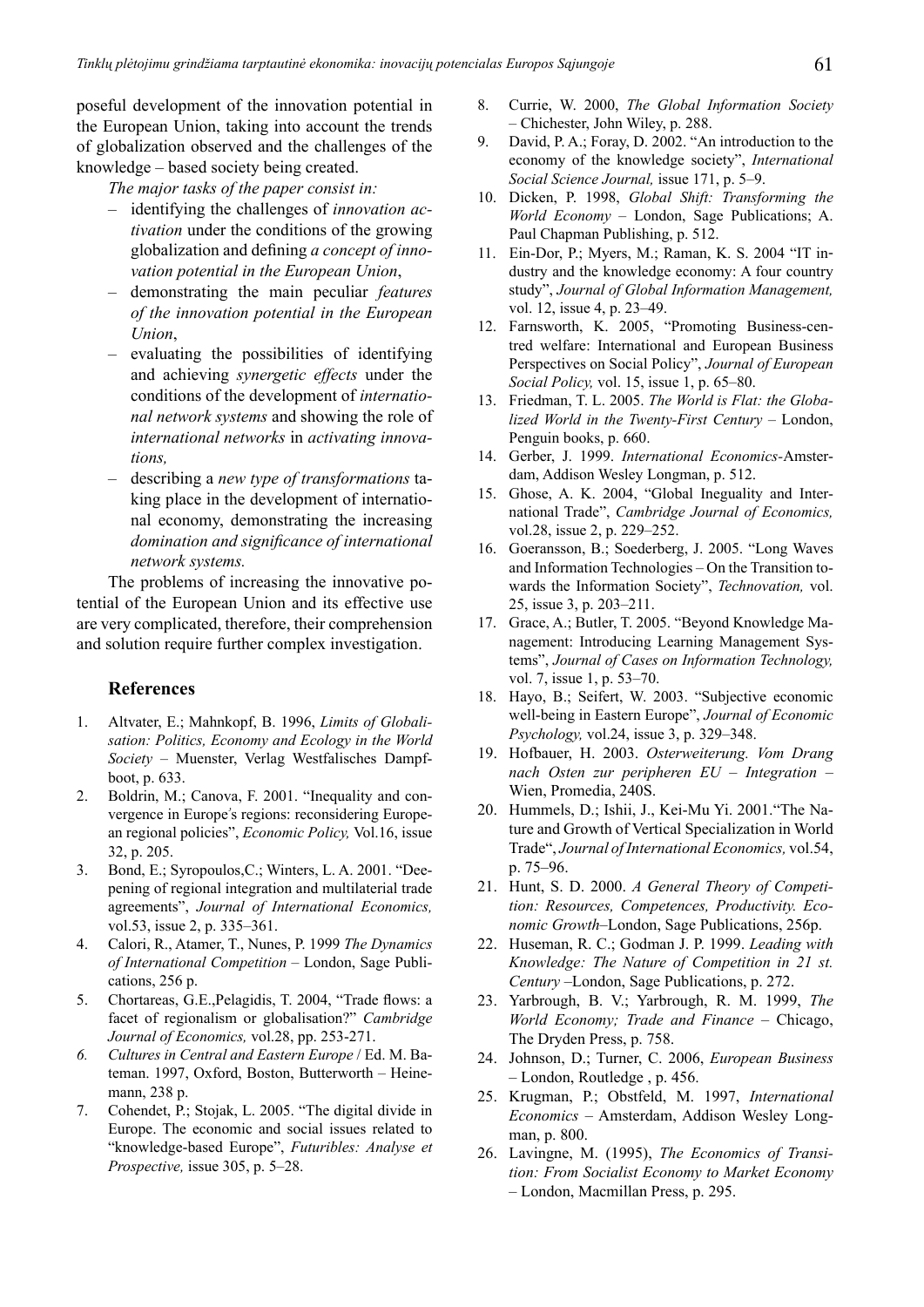- 27. Leydesdorff, L. 2004. "The University Industry Knowledge Relationship: Analyzing Patents and the Science Base of Technologies", *Journal of the American Society for Information Science and Technology,* vol. 55, issue 11, p. 991–1001.
- 28. McNally, R. 1999, *The Comprehensive World Atlas* – Stamford, Longmeadow Press, p. 224.
- 29. Melnikas, B. 1997, "The Integrations Problems of the Baltic States: Possibilities for the Formation of a Unified Technological, Economic and Social Space" *East West Scientific Cooperation. Science and Technology Policy of the Baltic States and International Cooperation*. NATO ASI Series, 4, Science and Technology Policy. – Dordrecht; Boston: Kluwer Academic Publisher, Vol.15. p. 33–51.
- 30. Melnikas, B. 1999. Probleme der Integrattion der baltischen Staaten in westliche Strukturen (Berichte des Bundesinstituts fuer ostwissenschaftliche und internationale Studien), N 40, Koeln, 1999, 42 S.
- 31. Melnikas B.; Jakubavičius, A.; Strazdas, R. 2000. *Inovacijos: verslas, vadyba, konsultavimas* – Vilnius, Lietuvos inovacijų centras, p. 240.
- 32. Melnikas, B. 2002, *Transformacijo*s. Vilnius, Vaga, 750 p.
- 33. Melnikas, B., Reichelt, B. 2004. *Wirtschaft und Mentalitaet : Tendenzen der EU-Osterweiterung*  – Leipzig, Leifim *–* Verlag, 159S.
- *34.* Melnikas, B. 2007, 'An Integral Cultural Space in Europe and New Challenges for its Economic Development ' , *Ekonomika (Economics)* – Vilnius University, vol.78, p.98–114.
- 35. Merrill, R. E., Sedgwick H.D. 1997, *The New Venture Handbook* – New York, Amacom, 256p.
- 36. Olsen, T.E., Osmundsen, P. 2003, "Spillovers and International Competition for Investments", *Journal of International Economics*, vol.59, issue 1, p. 211–238.
- 37. Parker, B. 1998, *Globalisation and Business Practice: Managing Across Boundaries* - London, Sage Publications, 672 p.
- 38. Perraton, J. 2001. "The Global Economy Myths and Realities", *Cambridge Journal of Economics,*  vol. 25, p. 669–684.
- *39. Politische und oekonomische Transformation in Osteuropa / Hrsg. G.Brunner,* (2000), Baden Baden, Nomos, 252 S.
- 40. Porter, M. 1980, *Competitive Strategy: Techniques for Analyzing Industries and Competitors* – New York, The Free Press, 396 p.
- 41. Redding, S., Venables, A.J. 2004, "Economic Geography and International Inequality", *Journal of Inernational Economics,* vol. 62, issue 1, p. 53–82.
- 42. Rosenzweig, P. 2001, *Accelerrating International Growth* – Chichester, John Wiley, 275 p.
- 43. Sangmon, K. 2002, "A Longitudinal Analysis of Globalization and Regionalization in International Trade: Social Network Approach", *Social Forces*, vol. 81, N2, p. 445–471.
- 44. Silbiger, S. 2007, *The 10-Day MBA: A Step-by Step Guide to Mastering the Skills Taught in Top Business Schools* – London, Piatkus books, 420 p.
- 45. Steinmueller, W.E. 2002. "Knowledge–based Economies and Information and Communication Technologies", *International Social Science Journal,* issue 171, p. 141–154.
- *46. The Sustainability of Long Term Growth: Socioeconomic and Ecological Perspectives* / Ed. M. Munasinghe, O.Sunkel, C de Miguel, 2001 – Cheltenham, Edward Elgar Publishing, 464 p.

### Tinklų plėtojimu grindžiama tarptautinė ekonomika: inovacijų potencialas Europos Sąjungoje

Borisas MELNIKAS Vilniaus Gedimino technikos universitetas, Lietuva

**Santrauka.** Ekonominę padėtį ir ekonominės raidos perspektyvas globalizacijos aplinkoje vis didesniu mastu lemia gebėjimas visose gyvenimo srityse inicijuoti, skleisti ir įgyvendinti *inovacijas*. Ši aplinkybė itin reikšminga Europos Sąjungos raidos ir plėtros sąlygomis: būtent Europos Sąjungoje *inovacijų aktyvinimas* yra vertintinas kaip ypač aktuali tolesnės socialinės ekonominės raidos ir mokslo bei technologijų pažangos problema.

Tolesnis inovacijų aktyvinimas yra esminė prielaida užtikrinti Europos Sąjungos ekonominės sistemos konkurencingumą globalizacijos aplinkoje.

Siekiant aktyvinti inovacijas Europos Sąjungoje būtina *kryptingai plėtoti ir veiksmingai panaudoti inovacijų potencialą.* Inovacijų potencialo Europos Sąjungoje plėtojimas ir efektyvus panaudojimas yra esminė sąlyga ne tik siekiant tobulinti *Europos Sąjungos ekonomiką*, bet ir svarbus veiksnys sėkmingai sprendžiant *aktualias ekonominės raidos ir technologijų pažangos problemas globaliu mastu:* inovacijų potencialo Europos Sąjungoje reikšmingumą ekonominei raidai ir technologijų pažangai viso pasaulio mastu lemia šiuolaikinis Europos Sąjungos vaidmuo ir jos įtaka globaliu mastu vykstantiems pokyčiams.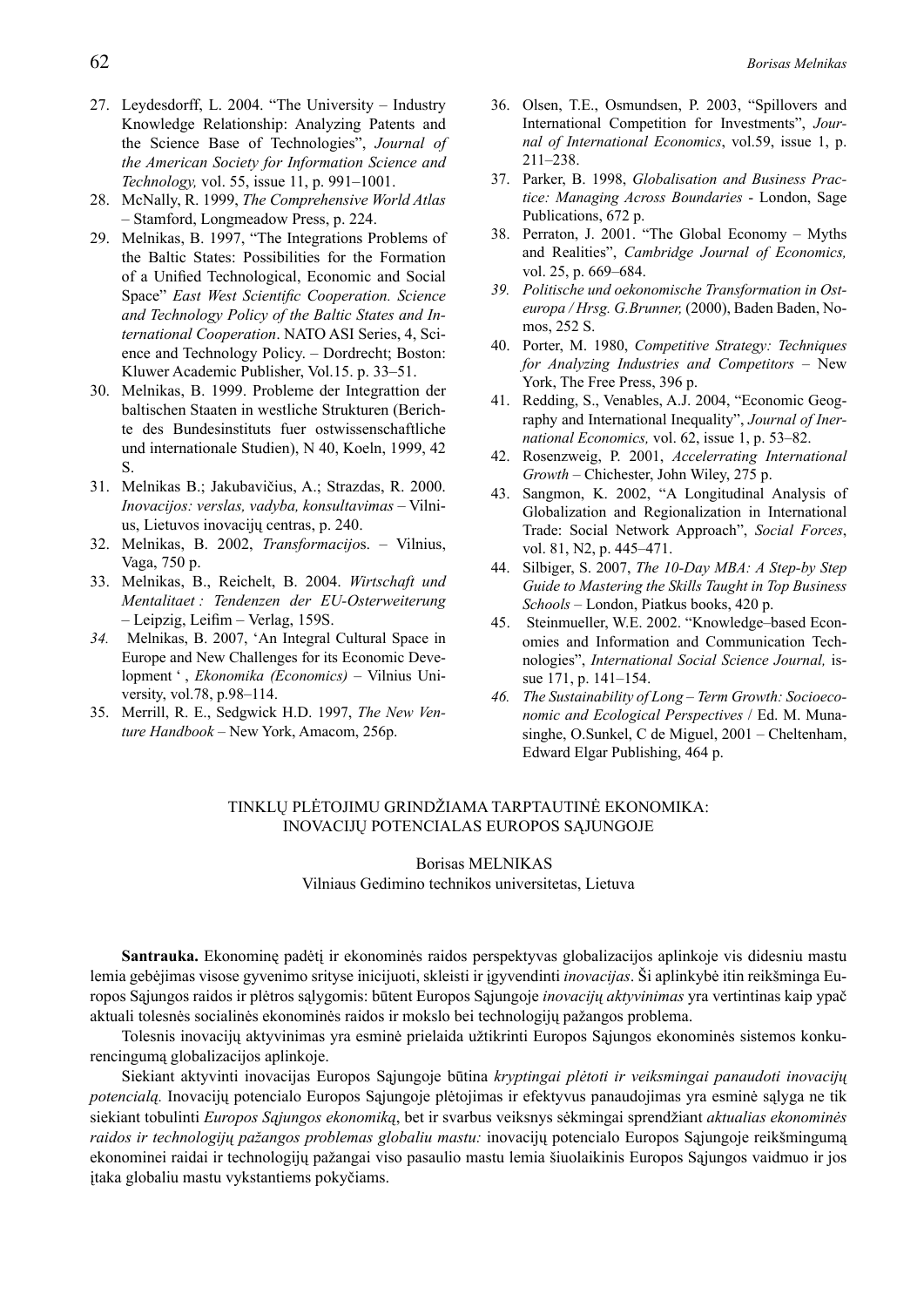Inovacijų potencialo Europos Sąjungoje kryptingo plėtojimo ir efektyvaus panaudojimo klausimai šiuo metu yra vertinami kaip išskirtinai a*ktualūs* tiek *teorine*, tiek *praktine* prasme, šiems klausimams skiriama labai daug dėmesio daugelyje mokslinių tyrimų ir praktinių darbų. Vis dėlto pasakytina, kad kai kuriems aktualiems klausimams aptarti ir spręsti iki šiol buvo skiriama aiškiai nepakankamai dėmesio:

- mokslinėje literatūroje iki šiol nebuvo pasiūlyta *inovacijų potencialo Europos Sąjungoje dimensija*, orientuota į Europos Sąjungos, kaip sudėtingos kultūrinės, ekonominės, technologinės, politinės ir socialinės sistemos ir erdvės, *ypatumams* išryškinti;
- inovacijų inicijavimo, skleidimo ir įgyvendinimo praktikoje nėra reikiamu mastu atsižvelgiama į daugialypes *sinergetinių efektų* gavimo ir raiškos galimybes, tarp jų ir galimybes, *išskirtinai* būdingas Europos Sąjungai;
- šiuolaikinėse inovacijų ir jų vadybos teorijose nėra reikiamu mastu išnagrinėtos galimybės atsižvelgti į įvairius *sinergetinius efektus* kurti ir įgyvendinti inovacijas, orientuotas į *esminius technologinius proveržius* bei į *kokybinius pokyčius* šiuolaikinei visuomenei svarbiose gyvenimo srityse;
- tiek praktinėje veikloje, tiek ir šiuolaikinėse teorijose stokojama dėmesio tokiam inovacijų aktyvinimo požiūriu reikšmingam reiškiniui kaip *tarptautinių tinklų tipo organizacijų kūrimasis ir veiklos plėtojimas*, nėra suvokiama, kad tarptautinėje ekonomikoje iš esmės vyksta *transformacija į tinklų tipo ekonominę sistemą* ir nėra įvertinamas šios transformacijos poveikis *inovacijų aktyvinimo srityje.*

*Išskirtinai dideles galimybes aktyvinti inovacijas* lemia Europos Sąjungoje sukaupti žmogiškieji ir intelektiniai ištekliai, didžiuliai gamybiniai pajėgumai visose ekonomikos sektoriuose, išplėtota mokslo, studijų bei inovacijų aktyvinimo infrastruktūra, didžiulis praktinis patyrimas aukštųjų technologijų kūrimo ir skleidimo srityje, išplėtoti tarptautiniai ryšiai. *Svarbūs inovacijų aktyvinimo veiksniai* yra kultūrų įvairovė, susiklosčiusios atvirumo ir demokratiškumo tradicijos, taip pat tolesnės integracijos ir aktyvesnio tarptautinio bendradarbiavimo polinkiai.

*Išskirtinai dideles galimybes aktyvinti inovacijas* lemia Europos Sąjungoje susiklosčiusios prielaidos gauti ir tinkamai panaudoti daugialypius *sinergetinius efektus*, kuriuos gali lemti *tarptautinių tinklų tipo organizacijų kūrimas ir plėtojimas.*

Aktyvinant inovacijas ypač reikšmingais laikytini tokie tarptautiniai tinklai:

- *– pramonės ir paslaugų teikimo* sistemos, pasižyminčios kompleksiniu pobūdžiu ir veikiančios tarptautinių tinklų pavidalu visuose šiuolaikinės ekonomikos sektoriuose;
- tarptautinių tinklų pavidalu veikiančios kompleksinio pobūdžio *žmogiškųjų išteklių ugdymo* sistemos, kuriose siekiama sutelkti *žiniomis grindžiamos visuomenės kūrimo poreikius* realizuojančias *švietimo, mokslo ir studijų bei technologijų pažangos* visose gyvenimo srityse funkcijas bei sudaryti prielaidas įgyvendinti *mokymosi visą gyvenimą principą*;
- tarptautinių tinklų pavidalu veikiančios sistemos, orientuotos į *esminius proveržius* ir į *kokybiškai naujų situacijų sudarymą* įvairiose gyvenimo srityse.

Tokie tarptautiniai tinklai šiuolaikinėje tarptautinėje ekonomikoje gali tapti *vyraujančiais subjektais.*

Tarptautinių tinklų tipo organizacijų paplitimas lemia *šiuolaikinės tarptautinės ekonomikos virsmo į tinklų ekonomikos sistemą* neišvengiamumą.

Tinklų ekonomikos sąlygomis gali pasireikšti *naujos aplinkybės*, turinčios įtakos inovacijų inicijavimo, kūrimo, sklaidos ir įgyvendinimo procesams:

- konkurencijos formų virsmas į buvusių konkurentų sąveiką ir partnerystę,
- nacionalinių dimensijų reikšmingumo sumažėjimas,
- valstybių vaidmens ekonominiame gyvenime esminiai pokyčiai,
- strateginio planavimo ir programavimo reikšmingumo didėjimas.

Minėtų klausimų sprendimo idėjos bei autoriaus atliktų tyrimų rezultatai išdėstyti šiame straipsnyje.

*Straipsnio tikslas* – atskleisti naujas galimybes aktyvinti inovacijas bei kryptingai plėtoti inovacijų potencialą Europos Sąjungoje, ypač atsižvelgiant į šiuolaikinius globalizacijos bei žiniomis grindžiamos visuomenės kūrimosi iššūkius.

*Pagrindiniai publikacijos uždaviniai:*

- identifikuoti globalizacijos procesų skatinamus iššūkius *aktyvinti inovacijas* bei apibrėžti *inovacijų potencialo Europos Sąjungoje sąvoką;*
- išryškinti svarbiausius *inovacijų potencialo Europos Sąjungoje ypatumus;*
- įvertinti *sinergetinių efektų* gavimo ir raiškos galimybes, atsirandančias *tarptautinių tinklų tipo organizacijų* kūrimosi ir plėtros sąlygomis, atskleisti *tarptautinių tinklų* vaidmenį *aktyvinant inovacijas;*